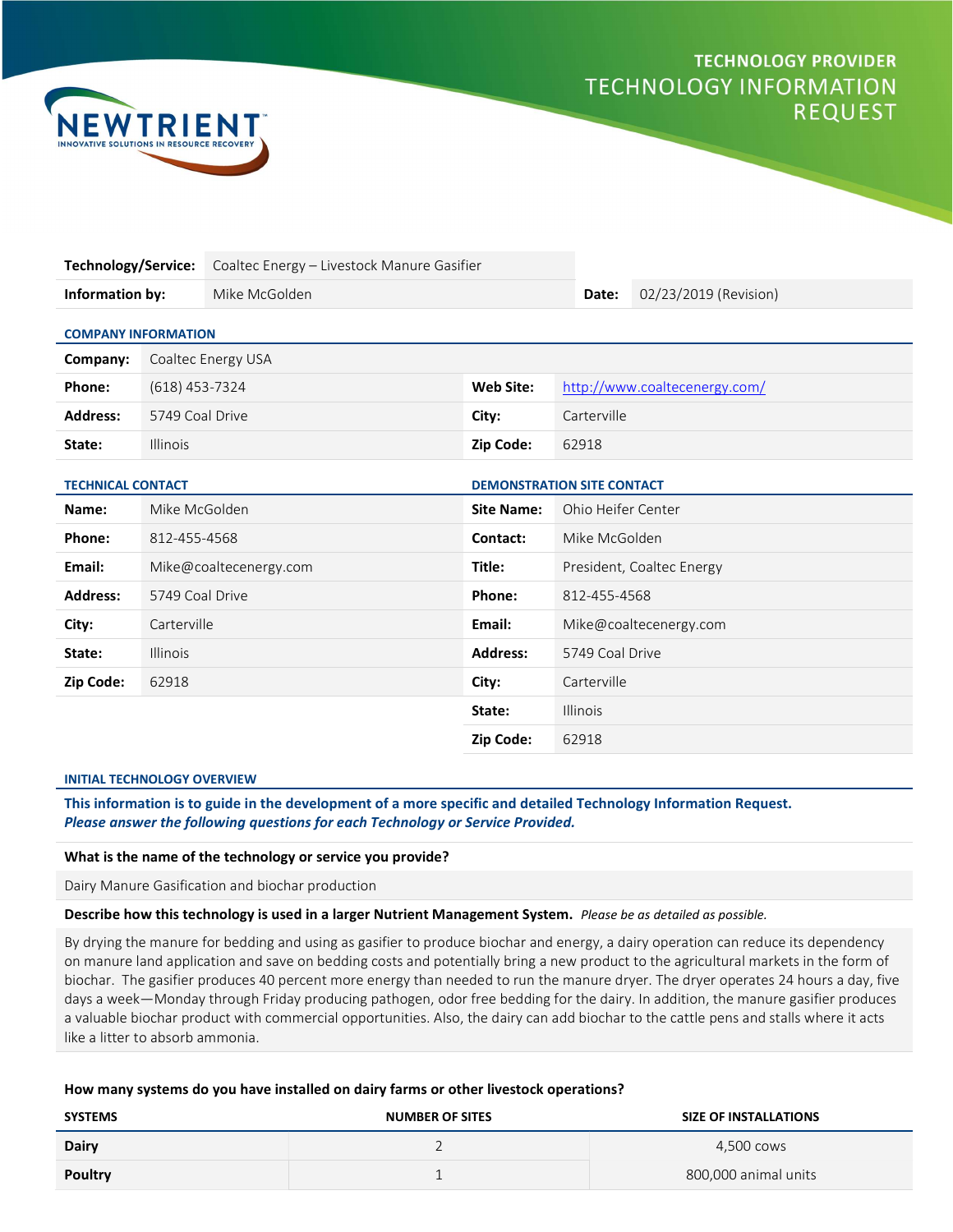| Swine and poultry                                                                                                           | 1                                                                                                                                                                                                                                                                                                                                                                 | Over 5 million animal units                                                                                                               |
|-----------------------------------------------------------------------------------------------------------------------------|-------------------------------------------------------------------------------------------------------------------------------------------------------------------------------------------------------------------------------------------------------------------------------------------------------------------------------------------------------------------|-------------------------------------------------------------------------------------------------------------------------------------------|
| Do you have a preferred region or area for the location of projects?                                                        |                                                                                                                                                                                                                                                                                                                                                                   |                                                                                                                                           |
|                                                                                                                             | The technology can be used on livestock farms in any region of the country                                                                                                                                                                                                                                                                                        |                                                                                                                                           |
| Location of farm(s)?                                                                                                        |                                                                                                                                                                                                                                                                                                                                                                   |                                                                                                                                           |
| Midwest and Southeast                                                                                                       |                                                                                                                                                                                                                                                                                                                                                                   |                                                                                                                                           |
| What's the smallest and largest farm using your system?                                                                     |                                                                                                                                                                                                                                                                                                                                                                   |                                                                                                                                           |
| 15 to 100 tons/day of manure and bedding                                                                                    |                                                                                                                                                                                                                                                                                                                                                                   |                                                                                                                                           |
|                                                                                                                             | Input and output of your unit/system - do you have a mass balance analysis?<br>If a mass balance is available, please include below or attach as a separate document.                                                                                                                                                                                             |                                                                                                                                           |
| A mass balance is available for each gasifier project                                                                       |                                                                                                                                                                                                                                                                                                                                                                   |                                                                                                                                           |
| Input material description and characteristics:                                                                             | For example: raw manure, digestate, screened digestate, suitable non-farm feedstocks, other.                                                                                                                                                                                                                                                                      |                                                                                                                                           |
|                                                                                                                             | We are experienced with scrape and vacuum manure collection systems. The manure is collected and hauled to a manure handling<br>and/or added to the livestock bedding to absorb ammonia. We are also installing a system that will process digestate.                                                                                                             | facility for storage, daily drying and processing through the gasifier. The gasifier produces commercial quality biochar that can be sold |
|                                                                                                                             | Does the technology treat the full manure stream for a farm or a fraction of the stream?                                                                                                                                                                                                                                                                          |                                                                                                                                           |
| system must be used to concentrate the solids.                                                                              | The system treats livestock manure and bedding. No flush water. For wetter manures - swine, flush dairies, etc. a solids separation                                                                                                                                                                                                                               |                                                                                                                                           |
| Do you consider this a mature system or ongoing farm development?                                                           |                                                                                                                                                                                                                                                                                                                                                                   |                                                                                                                                           |
|                                                                                                                             | The technology is mature for on-farm livestock manure management applications.                                                                                                                                                                                                                                                                                    |                                                                                                                                           |
| Yes $\Box$<br>Any weather constraints?                                                                                      | No $\boxtimes$<br>If so, please describe.                                                                                                                                                                                                                                                                                                                         |                                                                                                                                           |
|                                                                                                                             |                                                                                                                                                                                                                                                                                                                                                                   |                                                                                                                                           |
| Yes $\Box$<br>Any bedding constraints?                                                                                      | No $\boxtimes$<br>If so, please describe.                                                                                                                                                                                                                                                                                                                         |                                                                                                                                           |
|                                                                                                                             | Sand bedding requires efficient sand separation but can still be processed.                                                                                                                                                                                                                                                                                       |                                                                                                                                           |
| <b>Output material description and characteristics:</b>                                                                     | Please include the % of the total stream for each material, i.e. 10% fiber and 90% screened liquid by weight.                                                                                                                                                                                                                                                     |                                                                                                                                           |
|                                                                                                                             | The gasification process produces a high-quality commercial biochar product. Biochar is a fine-grained, highly porous charcoal that<br>helps soils retain nutrients and water. Biochar is a valuable soil amendment with commercial applications in crop production,<br>gardening, landscaping, construction site water runoff filtration and water purification. |                                                                                                                                           |
| Do the Outputs of the process have a resale market identified?<br>If so, under what brand name or who is the contract with? | Yes $\boxtimes$<br>No $\square$                                                                                                                                                                                                                                                                                                                                   |                                                                                                                                           |
|                                                                                                                             | An on-farm gasifier can generate approximately \$450,000 per year for fully utilized standardized system at \$250 per ton of Biochar.                                                                                                                                                                                                                             |                                                                                                                                           |
| Is this process scalable and to what extent (top and bottom limits)?                                                        | Yes $\boxtimes$                                                                                                                                                                                                                                                                                                                                                   | $No$ $\Box$<br>If so, please describe.                                                                                                    |
|                                                                                                                             |                                                                                                                                                                                                                                                                                                                                                                   | Lower limit is 100 tons/day of livestock manure and bedding. The gasifier system is modular to accommodate larger manure volumes          |
| Do you have a known scaling factor?                                                                                         | Yes $\boxtimes$<br>No $\Box$<br>If so, please describe.                                                                                                                                                                                                                                                                                                           |                                                                                                                                           |
|                                                                                                                             | Sizing and scaling factors are not a matter of technology but of economics.                                                                                                                                                                                                                                                                                       |                                                                                                                                           |
| Does this technology require any air input?                                                                                 | No $\square$<br>Yes $\boxtimes$                                                                                                                                                                                                                                                                                                                                   |                                                                                                                                           |

Open air is required for the gasification process. Input is made through a low energy air injection system.

What is the preferred air connection? For example: psi, fitting size, air quality. If not distributed by the system, please list each connected device.

Outside air without treatment for the gasifier.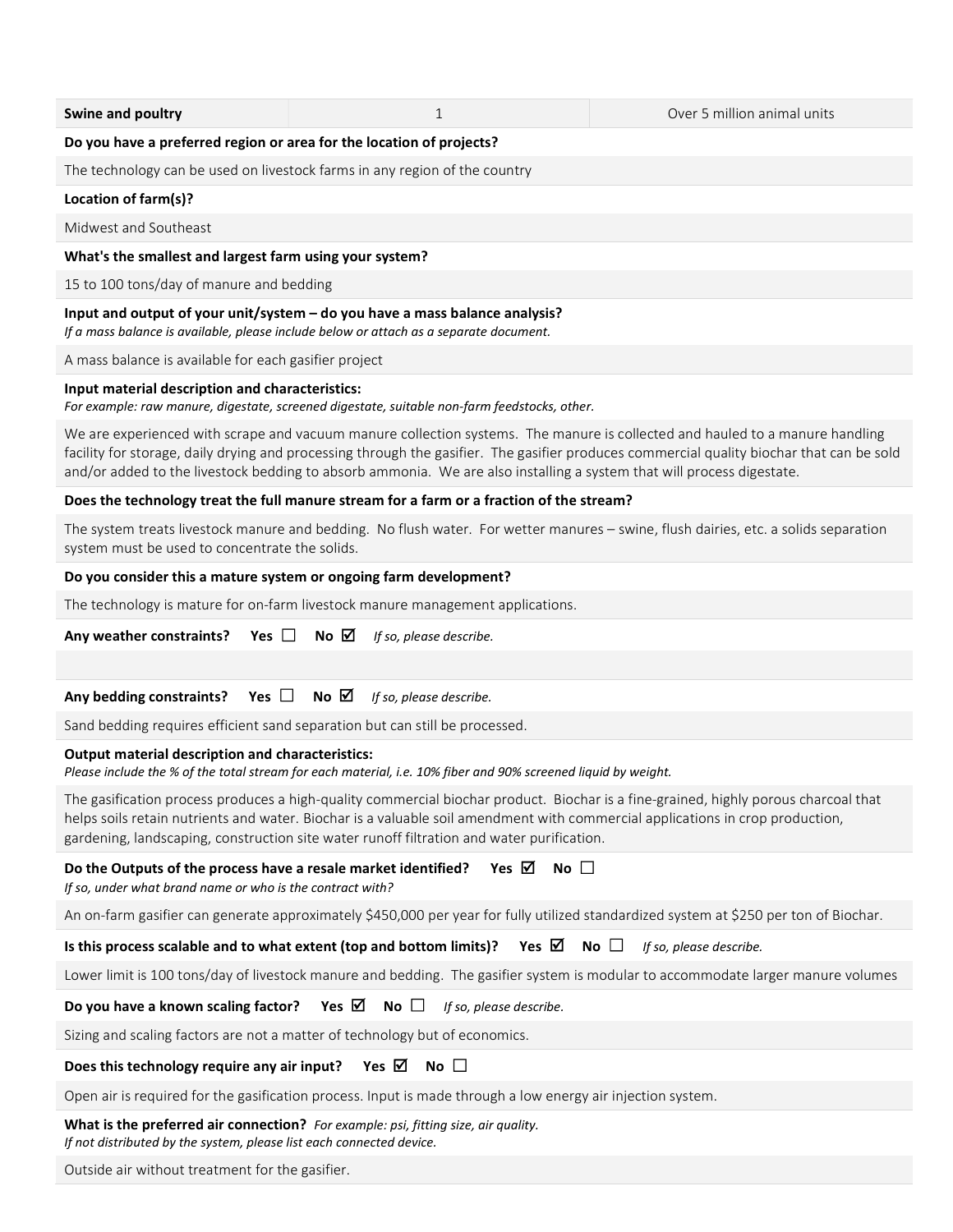| Does this technology require any water input? Yes $\Box$ No $\Box$ If so, please describe.                                                                                                                                                 |
|--------------------------------------------------------------------------------------------------------------------------------------------------------------------------------------------------------------------------------------------|
| The gasifier does not require process water. Although we do require some water for dust and temperature control of the biochar as<br>well as for safety reasons                                                                            |
| What is the preferred water connection? For example: psi, fitting size, water quality, gpm.<br>If not distributed by the system, please list each connected device.                                                                        |
|                                                                                                                                                                                                                                            |
| Does this technology require any electrical input?<br>Yes ⊠<br>No $\Box$<br>If so, please describe.                                                                                                                                        |
| The gasifier system requires electrical input for controls, pumps and other equipment.                                                                                                                                                     |
| What is the preferred electrical connection? For example: phase #, voltage, full load amps.<br>If not distributed by the system, please list each connected device.                                                                        |
| Three-phase 480-volt power                                                                                                                                                                                                                 |
| Does this technology require any mechanical input? Yes $\Box$ No $\boxtimes$<br>If so, please describe.                                                                                                                                    |
|                                                                                                                                                                                                                                            |
| What is the preferred mechanical connection? For example: horsepower, connection, rpms.<br>If not distributed by the system, please list each connected device.                                                                            |
| Per specification of purchased mechanical equipment                                                                                                                                                                                        |
| No $\boxtimes$<br>Does this system require any special plumbing? Yes $\Box$<br>If so, please describe what is required.                                                                                                                    |
|                                                                                                                                                                                                                                            |
| Does this system require any special foundations or pads? Yes $\boxtimes$<br>No $\Box$<br>If so, please describe.                                                                                                                          |
| The system has typically been installed on a 6-inch concrete slab. Complete installation with dryer and material handling will have a<br>footprint of approximately ¼ acre. Footers are required for components such as cyclone and stack. |
| Do you consider this technology part of a larger system that you provide? Yes $\Box$<br>No $\boxtimes$<br>If so, please describe.                                                                                                          |
| The gasifier can be designed as a stand-alone system or can incorporate waste heat recovery, a manure dryer, electric power<br>generation and a biochar bagging operation.                                                                 |
| Does your system require any other components that you do not provide or are not included in your proposal? Yes $\Box$<br>No $\boxtimes$<br>If so, please describe.                                                                        |
| Additional components can be included such as a manure dryer, electric power generation and a biochar bagging operation.                                                                                                                   |
| How is the system delivered to the site? For example: skid mounted, assembled on site, constructed on site.                                                                                                                                |
| Delivered ready to assemble on site                                                                                                                                                                                                        |
| Is this system portable or configured in such a way that it could be easily transported for use in several locations?<br>No $\boxtimes$<br>Yes $\Box$<br>If so, please describe.                                                           |
| The gasifier is not a mobile unit. The system can be disassembled and removed.                                                                                                                                                             |
| Has your technology been accepted by the NRCS and is it included into a practice standard? Yes $\boxtimes$<br>$No$ $\Box$<br>If so, please describe if necessary.                                                                          |
| It is listed in standard 735. It has also been reviewed by a commission representing the Chesapeake Bay and is listed as an approved<br>device.                                                                                            |
| No $\boxtimes$<br>Are there any unusable or hazardous byproducts of this process? Yes $\Box$<br>If so, please describe the product and recommended means of disposal.                                                                      |
|                                                                                                                                                                                                                                            |
| What spare parts and redundant components are included with the system?                                                                                                                                                                    |
| Spare parts are industry standard and available.                                                                                                                                                                                           |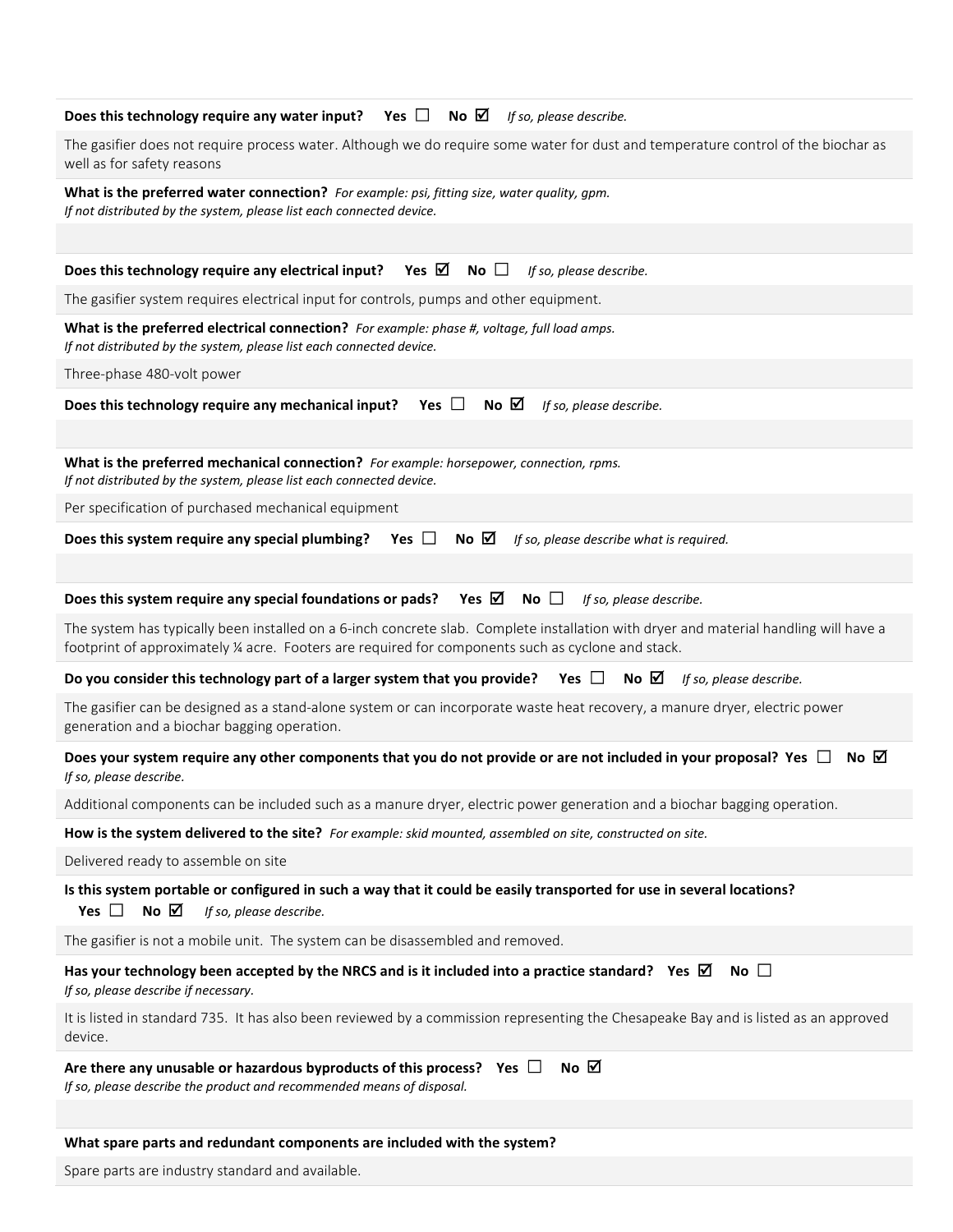#### How the system controlled and what is are the components and capabilities of the control system?

The system is automated for 24/7 operation using on-line SCADA and PLC systems.

## What is the usable life of the system?

With proper O/M the system should operate 20 years or more

#### What is the salvage value at the end of the usable life?

Main mechanical components have salvage value

## What is the educational and technical level of competence for the operation of the system?

Trained labor should be able to operate the system. Outsourced O/M contractors are available

## What level of maintenance is required for the system?

Please indicate if rebuilds or major components must be replaced and what the frequency is for these components.

Component parts require maintenance and replacement per maintenance schedule. Daily walk through inspections and periodic response to system upsets are required.

## Are consumables used in the process? Yes  $\square$  No  $\boxtimes$

Please provide the nature and purchase relationship for these consumables. For example: proprietary, special contract, generally available.

No consumables other than small volumes of natural gas or propane to heat the gasifier from cold start to operating temperature.

#### Which of these NRCS codes would your technology be classified under? Check all that apply. Add if necessary.

| <b>CODE</b> | <b>NRCS DESCRIPTION</b>                                | <b>CHECK ALL THAT APPLY</b> |
|-------------|--------------------------------------------------------|-----------------------------|
| 472         | Access Control                                         | $\overline{\phantom{a}}$    |
| 560         | Access Road                                            | ☑                           |
| 309         | Agrichemical Handling                                  | ☑                           |
| 371         | Air Filtration and Scrubbing                           | ☑                           |
| 591         | Amendments for the Treatment of Agricultural Waste     | П                           |
| 366         | Anaerobic Digester                                     | $\Box$                      |
| 672         | <b>Building Envelope Improvement</b>                   | $\mathbf{L}$                |
| 372         | Combustion System Improvement                          | ☑                           |
| 317         | Composting Facility                                    | $\Box$                      |
| 554         | Drainage Water Management                              | П                           |
| 375         | Dust Control from Animal Activity on Open Lot Surfaces | $\mathbf{L}$                |
| 373         | Dust Control on Unpaved Roads and Surfaces             | П                           |
| 374         | Farmstead Energy Improvement                           | $\Box$                      |
| 512         | Forage and Biomass Planting                            | $\mathbf{L}$                |
| 561         | Heavy Use Area Protection                              | $\Box$                      |
| 516         | Livestock Pipeline                                     | ☑                           |
| 590         | Nutrient Management                                    | ☑                           |
| 521A        | Pond Sealing or Lining, Flexible Membrane              | П                           |
| 533         | Pumping Plant                                          | $\mathbf{L}$                |
| 588         | Roof Runoff Structure                                  | $\mathbf{L}$                |
| 367         | Roofs and Covers                                       | $\mathbf{L}$                |
| 318         | Short-Term Storage of Animal Waste and By-Products     |                             |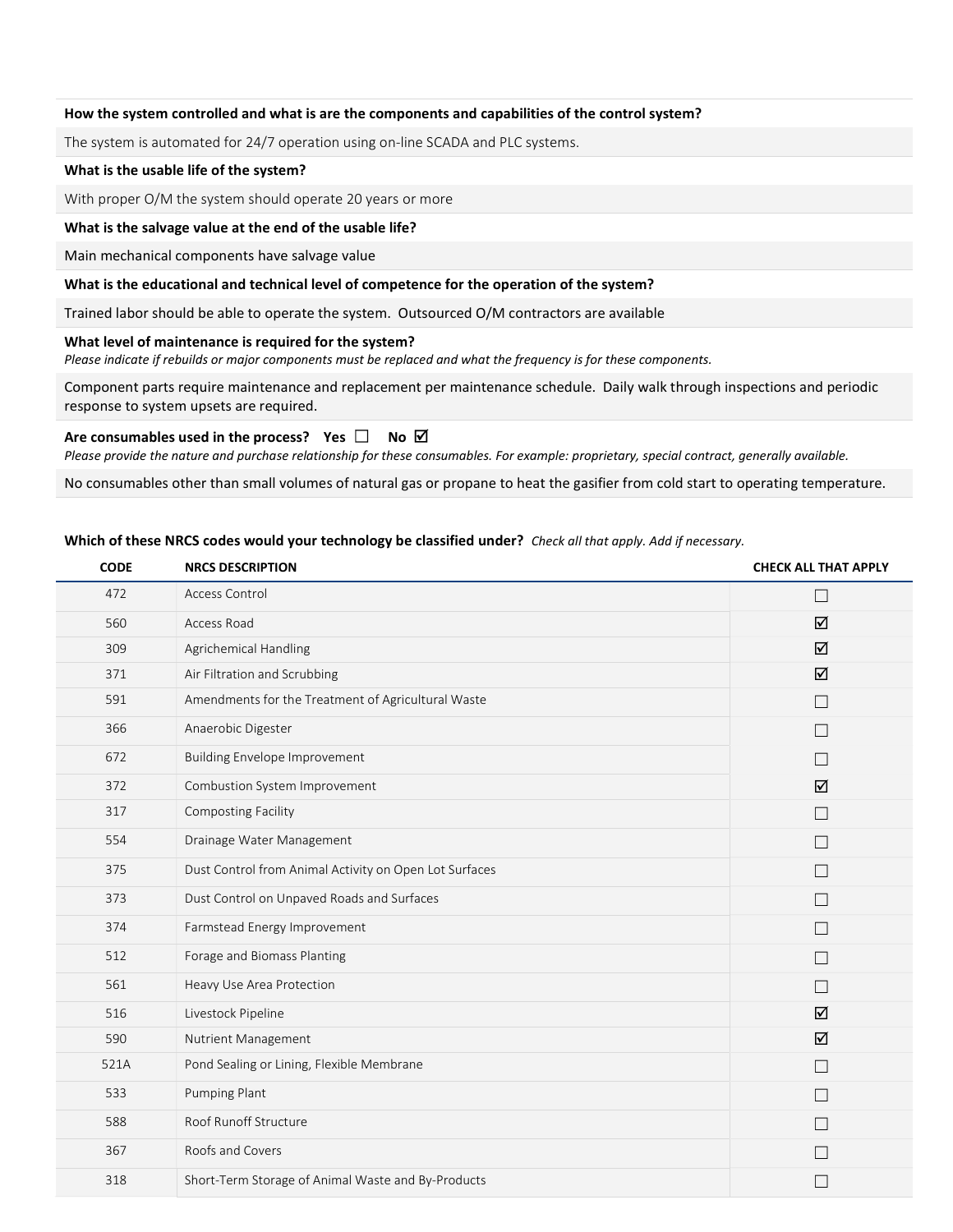| 570   | Stormwater Runoff Control   | ☑ |
|-------|-----------------------------|---|
| 606   | Subsurface Drain            |   |
| 635   | Vegetated Treatment Area    |   |
| 601   | Vegetative Barrier          |   |
| 360   | Waste Facility Closure      |   |
| 632   | Waste Separation Facility   | ☑ |
| 313   | Waste Storage Facility      | ┍ |
| 634   | Waste Transfer              | ┌ |
| 629   | Waste Treatment             | ☑ |
| 359   | Waste Treatment Lagoon      | ☑ |
| 22132 | Sewage Treatment Facilities | г |
|       |                             |   |
|       |                             |   |

# Can you provide an estimate of the capital required for the installation of this technology?

Please include all components and designate if provided by you or others.

Capital and O/M estimates for the Coaltec livestock manure gasification systems are available on a project basis. Typically, a manure gasification system, as a stand-alone unit, is about \$1.25 million. Every project requires some additional equipment to complete the system. This cost varies depending on project requirements. A complete project that is manure drying, steam generation, biochar production or other lower cost applications will be between \$2.5 and \$3.0 million - installed and operating. If there is mechanical dewatering, or electric power production, those costs will increase the total CapEx up to \$5.0 to \$6.0 million.

# Can you provide an estimate of the operational costs required for this technology?

Please include all costs and designate if provided by you or others.

O&M is mostly operating labor. The largest variable is whether the unit runs 5 days or 7 days per week. Typically, if 7 days per week the O&M is about \$400,000 per year. The largest expenses are operating labor, power consumption (average of 75 kw/hr. of usage when operating), repair parts and gas for start-up. The main costs are the first two items.

Is there financing available for this system? Yes  $\boxtimes$  No  $\Box$  If so, what are the conditions for this financing?

Financing and grant options can be discussed on a project by project basis

Is the system available for lease? Yes  $\boxtimes$  No  $\Box$  If so, please describe.

The system is available for lease. A third-party build, own, operate business models can be considered

#### What sort of warrantee or guarantee do you provide with this technology?

Do you provide any performance guarantees or strictly defects in parts and materials?

Warranty discussion on a project by project basis.

# Explain how this system is unique or transformative and how does it improve upon or go beyond other technologies that are currently available.

There are many gasification technologies that process woody biomass. There are, however, an extremely limited number of technologies that have experience with gasifying livestock manure. Coaltec has on-farm commercial experience with gasification of poultry, swine and packed bed dairy manure. The economic feasible of a gasification project is dependent upon several factors, including size of farm, quality of manure, energy needs, current manure management needs, etc. One of the first steps Coaltec does is evaluate these factors to determine the economic feasibility of a project. If the project is feasible Coaltec will provide a quote to the farm that will include design, fabrication, installation, start-up and support for the system.

Would you be willing to provide a location for a site visit by Newtrient? Yes  $\Box$  No  $\Box$  If so, please provide location.

Ohio Heifer Center, South Charleston, Ohio